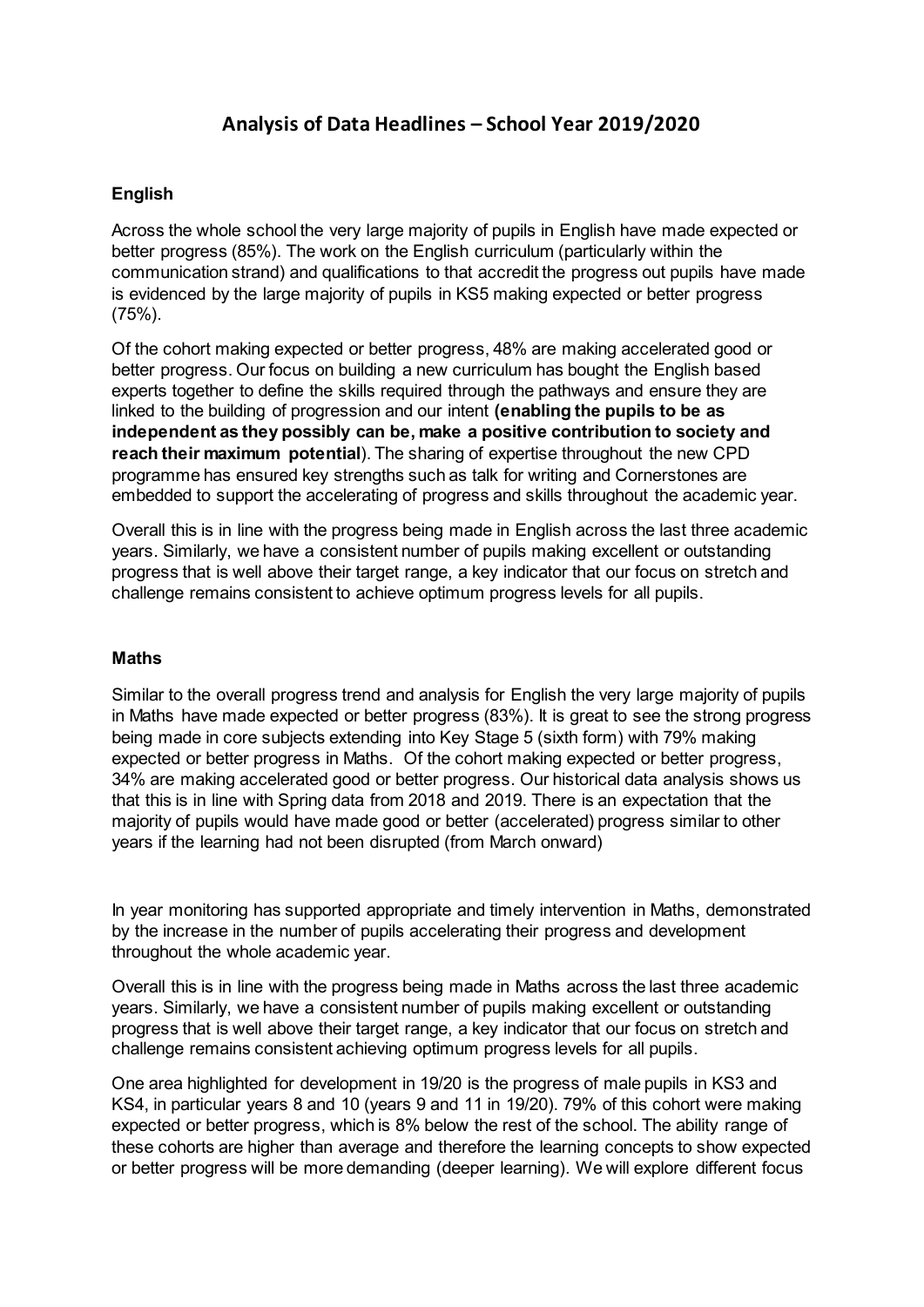areas and strategies to ensure we are doing all we can so they can achieve to the maximum of their ability.

### **All Subjects**

Across the whole school the very large majority (87%) are making expected or better progress across all subject areas. The majority of this cohort (51%) of this cohort are making accelerated good or better progress and similarly to English and Maths.

Computing ICT was a key focus subject to develop the number of pupils making accelerated progress. It is pleasing to identify that the large majority of pupils (85%) are making expected or better progress and the majority of this cohort (54%) are now making accelerated good or better progress. This conscious targeting of key ICT skills and broadening the range of learning outcomes (including accreditation) has made a significant impact; a 32% increase in pupils making accelerated progress compared to Autumn data and year on year information from 16/17 and 17/18 where most pupils were making expected progress but not accelerated.

## **Key Year Group (End of Key Stage) Progress Information for 2018-2019**

#### **Year 2**

Figures refer to the % of pupils on track to make expected (median), better than expected (UQ) or Outstanding progress by the end of Key Stage 2 or 4

|                                                                        | Unless otherwise stated the percentages below are correct for all subjects |                      |                         |                |                             |  |  |
|------------------------------------------------------------------------|----------------------------------------------------------------------------|----------------------|-------------------------|----------------|-----------------------------|--|--|
|                                                                        |                                                                            |                      |                         |                |                             |  |  |
| $8\% = 1$ Pupil                                                        |                                                                            |                      | <b>English - Year 2</b> |                | 12 Pupils                   |  |  |
|                                                                        | Less than                                                                  | Expected             | Good progress           | Outstanding    | Total expected<br>or better |  |  |
|                                                                        | expected<br>progress                                                       | (Median)<br>progress | (UQ)                    | progress       |                             |  |  |
| %                                                                      | $\mathbf{0}$                                                               | 17                   | 66                      | 17             | 100                         |  |  |
| No of pupils                                                           | $\bf{0}$                                                                   | $\mathbf{2}$         | 8                       | $\overline{2}$ | 12                          |  |  |
| 10 pupils, 83% are making accelerated progress (Good plus Outstanding) |                                                                            |                      |                         |                |                             |  |  |
|                                                                        |                                                                            |                      | <b>Reading - Year 2</b> |                |                             |  |  |
|                                                                        | Less than                                                                  | Expected             | Good progress           | Outstanding    | Total expected              |  |  |
|                                                                        | expected<br>progress                                                       | (Median)<br>progress | (UQ)                    | progress       | or better                   |  |  |
| %                                                                      | n                                                                          | 33                   | 50                      | 17             | 100                         |  |  |
| No of pupils                                                           | $\overline{0}$                                                             | 4                    | 6                       | $\overline{2}$ | 12                          |  |  |
| 8 pupils, 67% are making accelerated progress (Good plus Outstanding)  |                                                                            |                      |                         |                |                             |  |  |
|                                                                        |                                                                            |                      | Maths - Year 2          |                |                             |  |  |
|                                                                        | Less than                                                                  | Expected             | Good progress           | Outstanding    | Total expected              |  |  |
|                                                                        | expected                                                                   | (Median)             | (UQ)                    | progress       | or better                   |  |  |
|                                                                        | progress                                                                   | progress             |                         |                |                             |  |  |
| %                                                                      | $\bf{0}$                                                                   | 8                    | 67                      | 25             | 100                         |  |  |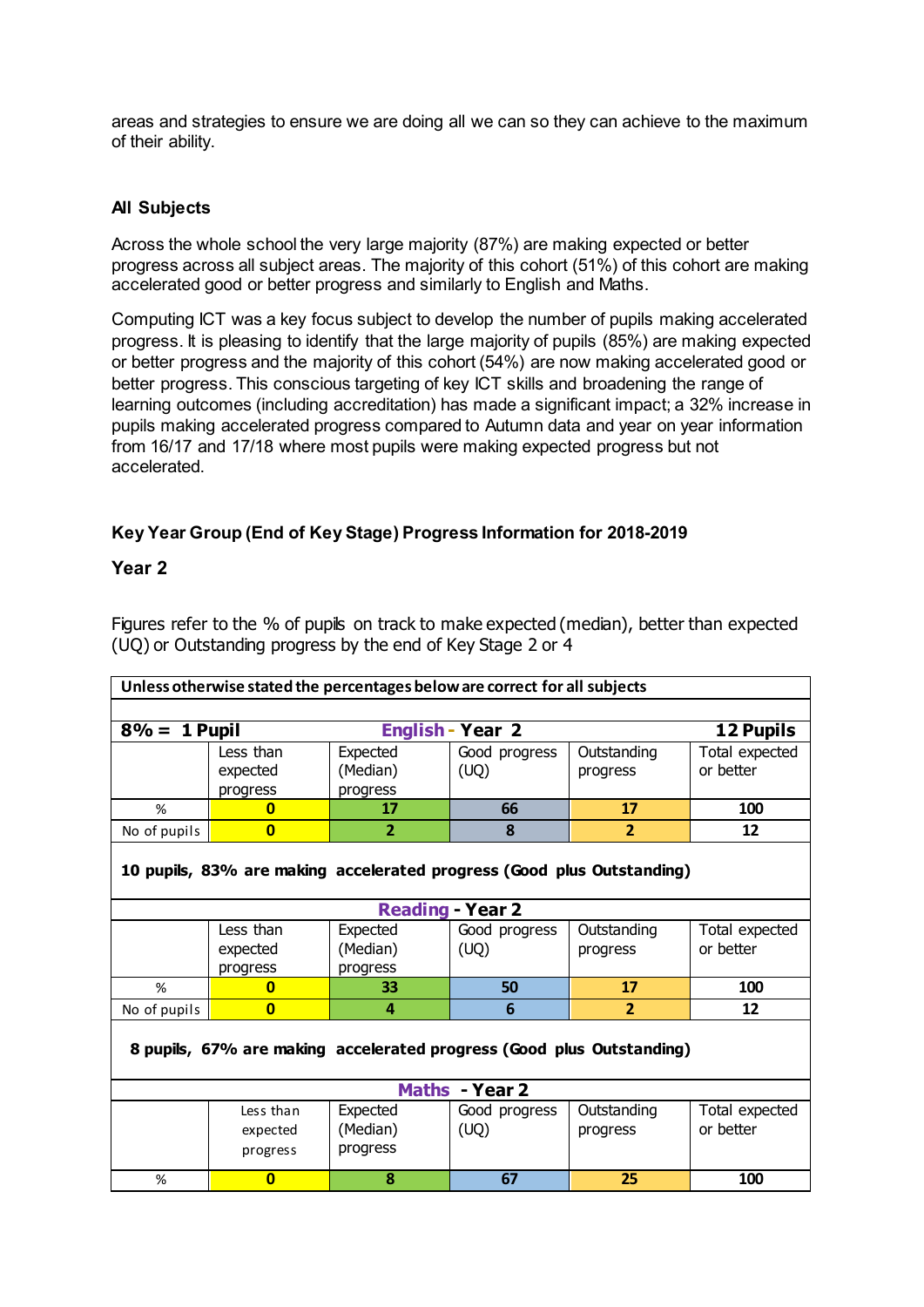| No of pupils                                                            | 0                                 | 1                                | 8                       | 3                       | 12                          |  |  |
|-------------------------------------------------------------------------|-----------------------------------|----------------------------------|-------------------------|-------------------------|-----------------------------|--|--|
| 11 pupils, 92% are making accelerated progress (Good plus Outstanding)  |                                   |                                  |                         |                         |                             |  |  |
|                                                                         |                                   |                                  | <b>Science - Year 2</b> |                         |                             |  |  |
|                                                                         | Less than<br>expected<br>progress | Expected<br>(Median)<br>progress | Good progress<br>(UQ)   | Outstanding<br>progress | Total expected<br>or better |  |  |
| %                                                                       | 0                                 | 0                                | 83                      | 17                      | 100                         |  |  |
| No of pupils                                                            | 0                                 | 0                                | 10                      | 2                       | 12                          |  |  |
| 12 pupils, 100% are making accelerated progress (Good plus Outstanding) |                                   |                                  |                         |                         |                             |  |  |

| Approx $8\% = 1$ pupil | <b>Foundation - Year 2</b> |            |               | <b>12 Pupils</b> |             |
|------------------------|----------------------------|------------|---------------|------------------|-------------|
|                        |                            |            |               |                  |             |
| Subject                | Less than                  | Expected   | Good progress | Outstanding      | Total       |
|                        | expected                   | (Median)   | (UQ)<br>%     | progress %       | expected or |
|                        | progress %                 | progress % |               |                  | better %    |
| Art                    | 0                          | 25         | 58            | 17               | 100         |
| <b>FT</b>              | 0                          | 0          | 89            | 11               | 100         |
| DT                     | 0                          | 17         | 66            | 17               | 100         |
| <b>History</b>         | 0                          | 17         | 66            | 17               | 100         |
| Geography              | 0                          | 33         | 42            | 25               | 100         |
| <b>Music</b>           | 0                          | 25         | 75            | $\bf{0}$         | 100         |
| <b>PE</b>              | 0                          | 25         | 58            | 17               | 100         |
| <b>PSHE</b>            | 0                          | 17         | 66            | 17               | 100         |
| <b>RE</b>              | 0                          | 8          | 92            | 0                | 100         |
| <b>MFL</b>             | -                          |            |               | ۰                |             |
| Computing              | 0                          | 34         | 58            | 8                | 100         |
|                        |                            |            |               |                  |             |
|                        |                            |            |               |                  |             |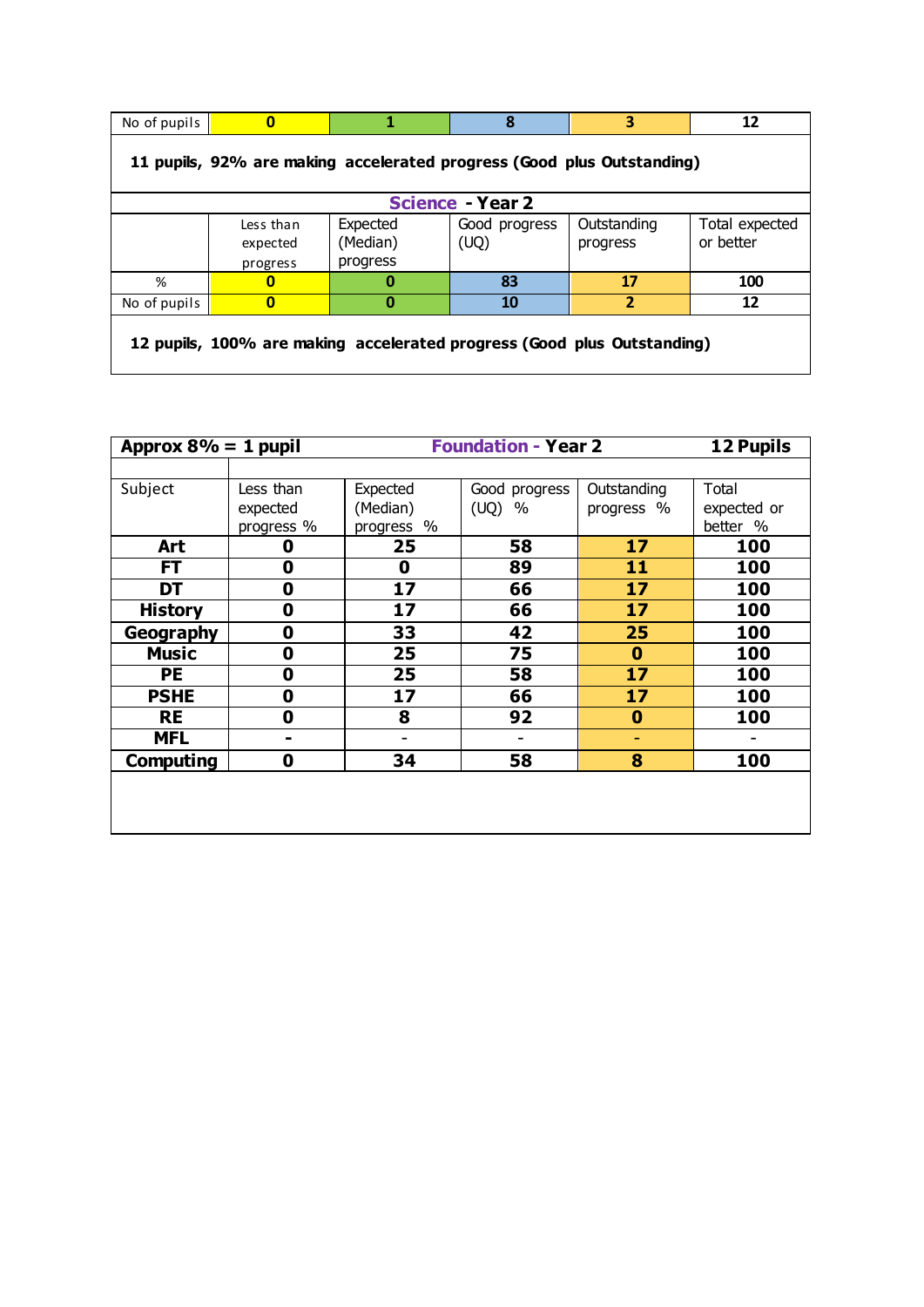# **Year 6**

Figures refer to the % of pupils on track to make expected (median), better than expected (UQ) or Outstanding progress by the end of Key Stage 2 or 4

| Unless otherwise stated the percentages below are correct for all subjects |                                                                        |                      |                         |                         |                |  |  |
|----------------------------------------------------------------------------|------------------------------------------------------------------------|----------------------|-------------------------|-------------------------|----------------|--|--|
|                                                                            |                                                                        |                      |                         |                         |                |  |  |
|                                                                            | $\frac{4\%}{4}$ = 1 Pupil<br><b>English - Year 6</b><br>23 Pupils      |                      |                         |                         |                |  |  |
|                                                                            | Less than                                                              | Expected             | Good progress           | Outstanding             | Total expected |  |  |
|                                                                            | expected                                                               | (Median)             | (UQ)                    | progress                | or better      |  |  |
|                                                                            | progress                                                               | progress             |                         |                         |                |  |  |
| %                                                                          | 13                                                                     | 26                   | 39                      | 22                      | 87             |  |  |
| No of pupils                                                               | $\overline{\mathbf{3}}$                                                | $\overline{6}$       | $\overline{9}$          | $\overline{\mathbf{5}}$ | 20             |  |  |
|                                                                            | 14 pupils, 61% are making accelerated progress (Good plus Outstanding) |                      |                         |                         |                |  |  |
|                                                                            |                                                                        |                      | <b>Reading - Year 6</b> |                         |                |  |  |
|                                                                            | Less than                                                              | Expected             | Good progress           | Outstanding             | Total expected |  |  |
|                                                                            | expected                                                               | (Median)             | (UQ)                    | progress                | or better      |  |  |
|                                                                            | progress                                                               | progress             |                         |                         |                |  |  |
| %                                                                          | 39                                                                     | 22                   | 13                      | 26                      | 61             |  |  |
| No of pupils                                                               | $\overline{9}$                                                         | 5                    | $\overline{\mathbf{3}}$ | $6\phantom{1}$          | 14             |  |  |
|                                                                            | 9 pupils, 39% are making accelerated progress (Good plus Outstanding)  |                      |                         |                         |                |  |  |
|                                                                            |                                                                        |                      | Maths - Year 6          |                         |                |  |  |
|                                                                            | Less than                                                              | Expected             | Good progress           | Outstanding             | Total expected |  |  |
|                                                                            | expected                                                               | (Median)<br>progress | (UQ)                    | progress                | or better      |  |  |
|                                                                            | progress                                                               |                      |                         |                         |                |  |  |
| %                                                                          | 4                                                                      | 39                   | 22                      | 35                      | 96             |  |  |
| No of pupils                                                               | $\overline{1}$                                                         | 9                    | 5                       | 8                       | 22             |  |  |
| 13 pupils, 57% are making accelerated progress (Good plus Outstanding)     |                                                                        |                      |                         |                         |                |  |  |
|                                                                            |                                                                        |                      | <b>Science - Year 6</b> |                         |                |  |  |
|                                                                            | Less than                                                              | Expected             | Good progress           | Outstanding             | Total expected |  |  |
|                                                                            | expected                                                               | (Median)             | (UQ)                    | progress                | or better      |  |  |
|                                                                            | progress                                                               | progress             |                         |                         |                |  |  |
| %                                                                          | 9                                                                      | 22                   | 17                      | 52                      | 91             |  |  |
| No of pupils                                                               | $\overline{2}$                                                         | 5                    | $\overline{4}$          | 12                      | 21             |  |  |
| 16 pupils, 69% are making accelerated progress (Good plus Outstanding)     |                                                                        |                      |                         |                         |                |  |  |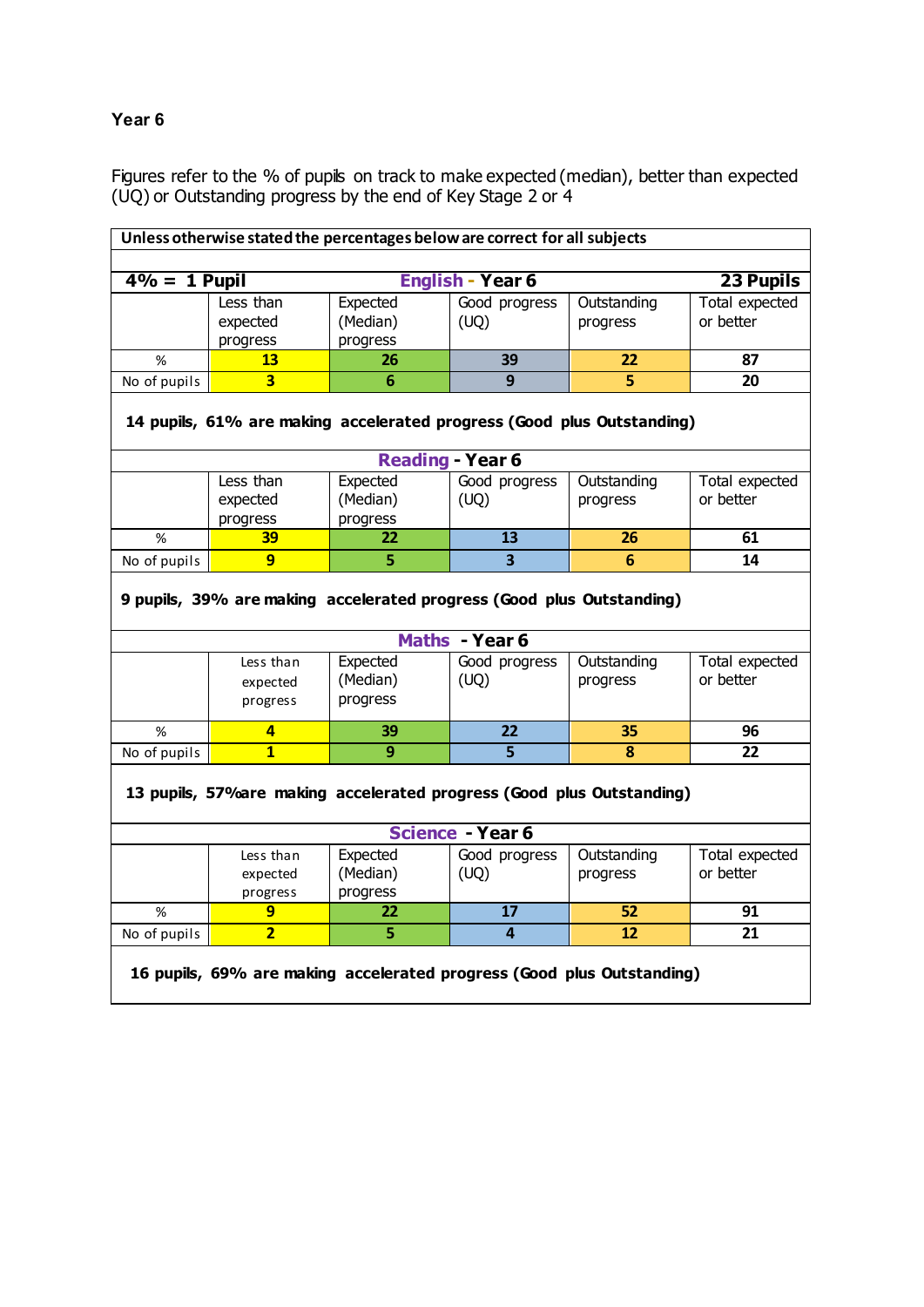| $4% = 1$ pupil   | <b>Foundation - Year 6</b><br>23 pupils |            |               |             |             |
|------------------|-----------------------------------------|------------|---------------|-------------|-------------|
|                  |                                         |            |               |             |             |
| Subject          | Less than                               | Expected   | Good progress | Outstanding | Total       |
|                  | expected                                | (Median)   | (UQ)<br>$\%$  | progress %  | expected or |
|                  | progress %                              | progress % |               |             | better %    |
| Art              | 4                                       | 9          | 17            | 70          | 96          |
| FT               | $\mathbf 0$                             | 48         | 35            | 17          | 100         |
| DT               | 13                                      | 17         | 26            | 34          | 77          |
| <b>History</b>   | 9                                       | 9          | 35            | 47          | 91          |
| <b>Geography</b> | 9                                       | 22         | 9             | 60          | 91          |
| <b>Music</b>     | 30                                      | 26         | 35            | 9           | 70          |
| РE               | 35                                      | 13         | 35            | 17          | 65          |
| <b>PSHE</b>      | 13                                      | 17         | 26            | 44          | 87          |
| <b>RE</b>        | 4                                       | 44         | 52            | $\bf{0}$    | 96          |
| <b>MFL</b>       | 10                                      | 15         | 20            | 55          | 90          |
| <b>Computing</b> | 30                                      | 9          | 30            | 31          | 70          |
|                  |                                         |            |               |             |             |
|                  |                                         |            |               |             |             |
|                  |                                         |            |               |             |             |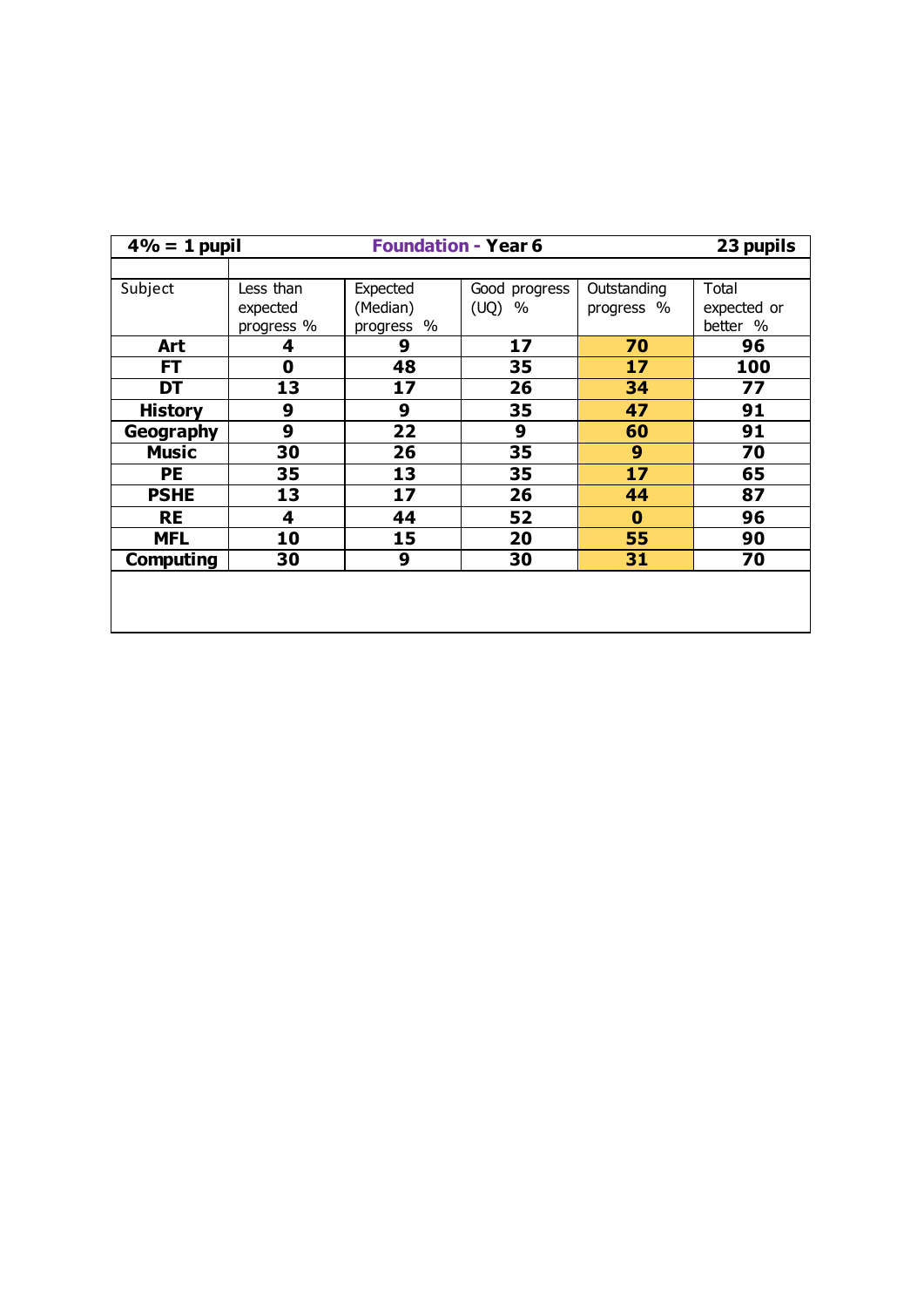## **Year 9**

Figures refer to the % of pupils on track to make expected (median), better than expected (UQ) or Outstanding progress by the end of Key Stage 2 or 4

| Unless otherwise stated the percentages below are correct for all subjects |                                                                        |                 |                         |                |                |  |  |
|----------------------------------------------------------------------------|------------------------------------------------------------------------|-----------------|-------------------------|----------------|----------------|--|--|
|                                                                            |                                                                        |                 |                         |                |                |  |  |
|                                                                            | <b>English - Year 9</b><br>$4\% = 1$ Pupil<br>25 Pupils                |                 |                         |                |                |  |  |
|                                                                            | Less than                                                              | Expected        | Good progress           | Outstanding    | Total expected |  |  |
|                                                                            | expected                                                               | (Median)        | (UQ)                    | progress       | or better      |  |  |
|                                                                            | progress                                                               | progress        |                         |                |                |  |  |
| %                                                                          | 0                                                                      | 48              | 24                      | 28             | 100            |  |  |
| No of pupils                                                               | $\overline{\mathbf{0}}$                                                | 12              | 6                       | $\overline{7}$ | 25             |  |  |
|                                                                            | 13 pupils, 52% are making accelerated progress (Good plus Outstanding) |                 |                         |                |                |  |  |
|                                                                            |                                                                        |                 | <b>Reading - Year 9</b> |                | 24 pupils      |  |  |
|                                                                            | Less than                                                              | Expected        | Good progress           | Outstanding    | Total expected |  |  |
|                                                                            | expected                                                               | (Median)        | (UQ)                    | progress       | or better      |  |  |
|                                                                            | progress                                                               | progress        |                         |                |                |  |  |
| %                                                                          | 25                                                                     | 29              | 29                      | 17             | 75             |  |  |
| No of pupils                                                               | $6 \overline{6}$                                                       | $\overline{7}$  | $\overline{7}$          | 4              | 18             |  |  |
|                                                                            | 11 pupils, 46% are making accelerated progress (Good plus Outstanding) |                 |                         |                |                |  |  |
|                                                                            |                                                                        |                 | Maths - Year 9          |                | 24 pupils      |  |  |
|                                                                            | Less than                                                              | Expected        | Good progress           | Outstanding    | Total expected |  |  |
|                                                                            | expected                                                               | (Median)        | (UQ)                    | progress       | or better      |  |  |
|                                                                            | progress                                                               | progress        |                         |                |                |  |  |
| %                                                                          | 8                                                                      | 75              | 17                      | 0              | 92             |  |  |
| No of pupils                                                               | $\overline{2}$                                                         | $\overline{18}$ | $\overline{4}$          | $\mathbf{0}$   | 22             |  |  |
| 4 pupils, 17% are making accelerated progress (Good plus Outstanding)      |                                                                        |                 |                         |                |                |  |  |
|                                                                            |                                                                        |                 | <b>Science - Year 9</b> |                | 24 pupils      |  |  |
|                                                                            | Less than                                                              | Expected        | Good progress           | Outstanding    | Total expected |  |  |
|                                                                            | expected                                                               | (Median)        | (UQ)                    | progress       | or better      |  |  |
|                                                                            | progress                                                               | progress        |                         |                |                |  |  |
| %                                                                          | $\overline{9}$                                                         | 4               | $\overline{4}$          | 83             | 91             |  |  |
| No of pupils                                                               | $\overline{2}$                                                         | $\mathbf{1}$    | $\overline{1}$          | 20             | 22             |  |  |
| 21 pupils, 87% are making accelerated progress (Good plus Outstanding)     |                                                                        |                 |                         |                |                |  |  |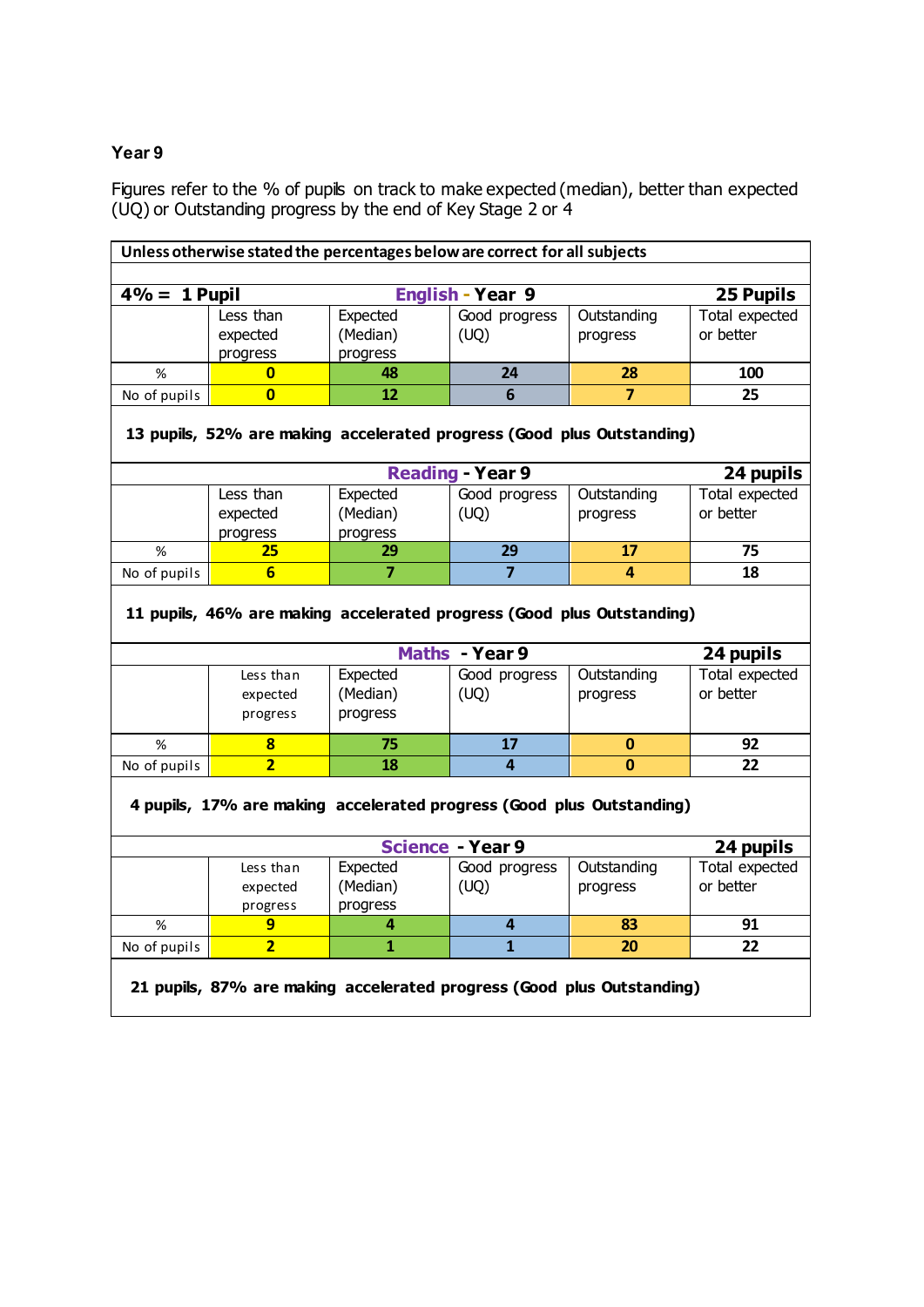| $4\% = 1$ pupil  | <b>Foundation - Year 9</b><br>24 pupils |            |               |             |             |  |
|------------------|-----------------------------------------|------------|---------------|-------------|-------------|--|
|                  |                                         |            |               |             |             |  |
| Subject          | Less than                               | Expected   | Good progress | Outstanding | Total       |  |
|                  | expected                                | (Median)   | (UQ)<br>$\%$  | progress %  | expected or |  |
|                  | progress %                              | progress % |               |             | better %    |  |
| Art              | 0                                       | 8          | 40            | 52          | 100         |  |
| FT               | 21                                      | 25         | 50            | 4           | 79          |  |
| DT               | 16                                      | 24         | 36            | 24          | 84          |  |
| <b>History</b>   | 8                                       | 12         | 28            | 52          | 92          |  |
| <b>Geography</b> | 20                                      | 16         | 16            | 48          | 80          |  |
| <b>Music</b>     | 17                                      | 25         | 25            | 33          | 83          |  |
| <b>PE</b>        | 8                                       | 16         | 20            | 56          | 92          |  |
| <b>PSHE</b>      | 7                                       | 19         | 30            | 44          | 93          |  |
| <b>RE</b>        | 12                                      | 40         | 28            | 20          | 88          |  |
| <b>MFL</b>       | 10                                      | 18         | 58            | 14          | 90          |  |
| <b>Computing</b> | 8                                       | 24         | 48            | 20          | 92          |  |
|                  |                                         |            |               |             |             |  |
|                  |                                         |            |               |             |             |  |
|                  |                                         |            |               |             |             |  |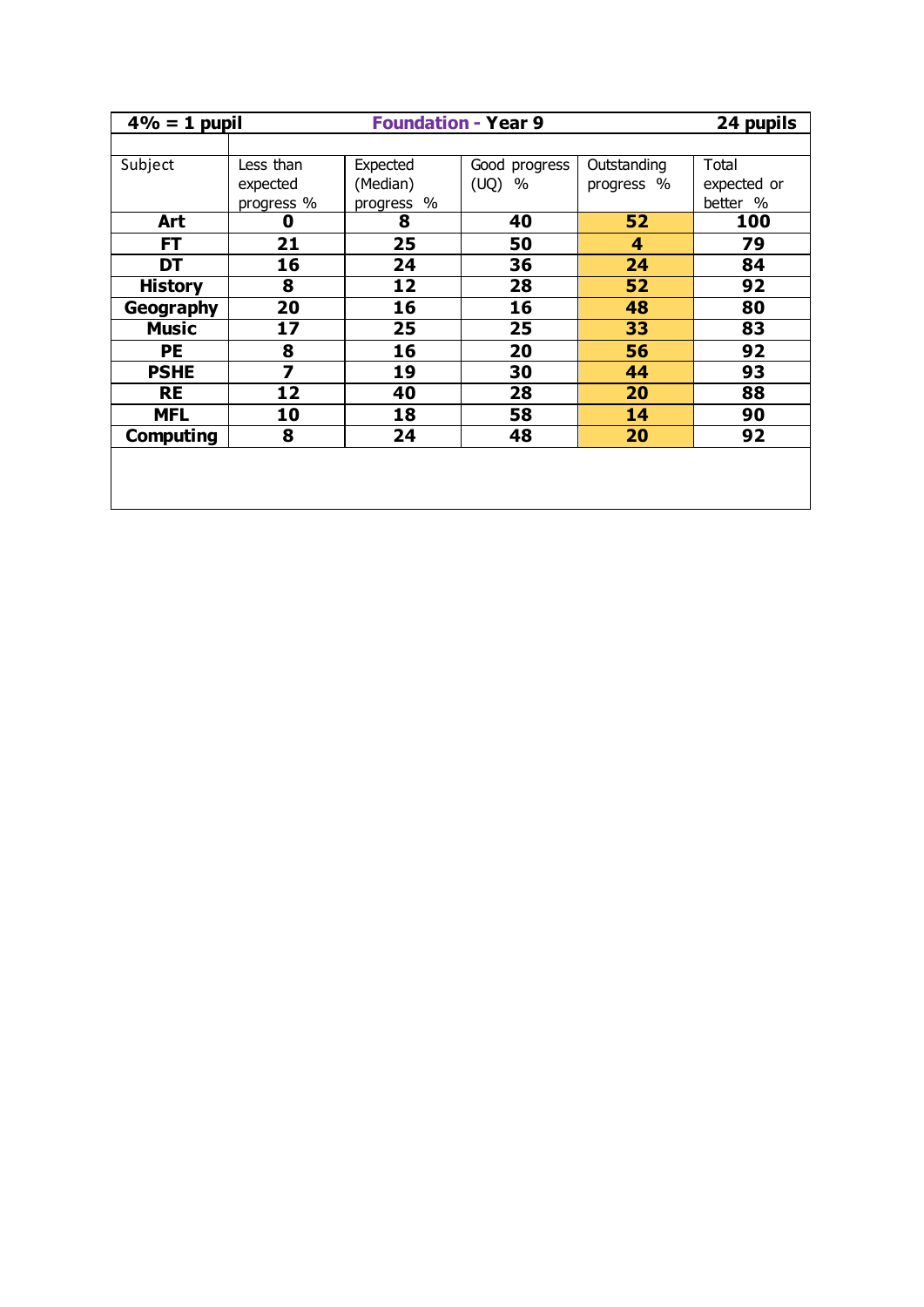# **Year 11**

Figures refer to the % of pupils on track to make expected (median), better than expected (UQ) or Outstanding progress by the end of Key Stage 2 or 4

| Unless otherwise stated the percentages below are correct for all subjects |                                                                        |                         |                          |                |                 |  |  |
|----------------------------------------------------------------------------|------------------------------------------------------------------------|-------------------------|--------------------------|----------------|-----------------|--|--|
|                                                                            |                                                                        |                         |                          |                |                 |  |  |
| $3% = 1$ Pupil                                                             |                                                                        |                         | <b>English - Year 11</b> |                | $\overline{32}$ |  |  |
| <b>Pupils</b>                                                              |                                                                        |                         |                          |                |                 |  |  |
|                                                                            | Less than                                                              | Expected                | Good progress            | Outstanding    | Total expected  |  |  |
|                                                                            | expected                                                               | (Median)                | (UQ)                     | progress       | or better       |  |  |
|                                                                            | progress                                                               | progress                |                          |                |                 |  |  |
| %                                                                          | 19                                                                     | 22                      | 28                       | 31             | 81              |  |  |
| No of pupils                                                               | $6\overline{}$                                                         | $\overline{7}$          | 9                        | 10             | 26              |  |  |
|                                                                            | 19 pupils, 59% are making accelerated progress (Good plus Outstanding) |                         |                          |                |                 |  |  |
|                                                                            |                                                                        |                         | <b>Reading - Year 11</b> |                |                 |  |  |
|                                                                            | Less than                                                              | Expected                | Good progress            | Outstanding    | Total expected  |  |  |
|                                                                            | expected                                                               | (Median)                | (UQ)                     | progress       | or better       |  |  |
|                                                                            | progress                                                               | progress                |                          |                |                 |  |  |
| %                                                                          | 25                                                                     | 25                      | 19                       | 31             | 75              |  |  |
| No of pupils                                                               | $\overline{\mathbf{8}}$                                                | $\overline{\mathbf{8}}$ | $\overline{6}$           | 10             | 24              |  |  |
|                                                                            | 16 pupils, 50% are making accelerated progress (Good plus Outstanding) |                         |                          |                |                 |  |  |
|                                                                            |                                                                        |                         | Maths - Year 11          |                |                 |  |  |
|                                                                            | Less than                                                              | Expected                | Good progress            | Outstanding    | Total expected  |  |  |
|                                                                            | expected                                                               | (Median)                | (UQ)                     | progress       | or better       |  |  |
|                                                                            | progress                                                               | progress                |                          |                |                 |  |  |
| $\%$                                                                       | $\overline{21}$                                                        | 44                      | $\overline{13}$          | 22             | 79              |  |  |
| No of pupils                                                               | $\overline{7}$                                                         | 14                      | $\overline{a}$           | $\overline{7}$ | 25              |  |  |
| 11 pupils, 35% are making accelerated progress (Good plus Outstanding)     |                                                                        |                         |                          |                |                 |  |  |
|                                                                            |                                                                        |                         | <b>Science - Year 11</b> |                | 32 pupils       |  |  |
|                                                                            | Less than                                                              | Expected                | Good progress            | Outstanding    | Total expected  |  |  |
|                                                                            | expected                                                               | (Median)                | (UQ)                     | progress       | or better       |  |  |
|                                                                            | progress                                                               | progress                |                          |                |                 |  |  |
| $\%$                                                                       | 22                                                                     | 9                       | 13                       | 56             | 78              |  |  |
| No of pupils                                                               | $\overline{7}$                                                         | $\overline{\mathbf{3}}$ | $\overline{4}$           | 18             | 25              |  |  |
| 22 pupils, 69% are making accelerated progress (Good plus Outstanding)     |                                                                        |                         |                          |                |                 |  |  |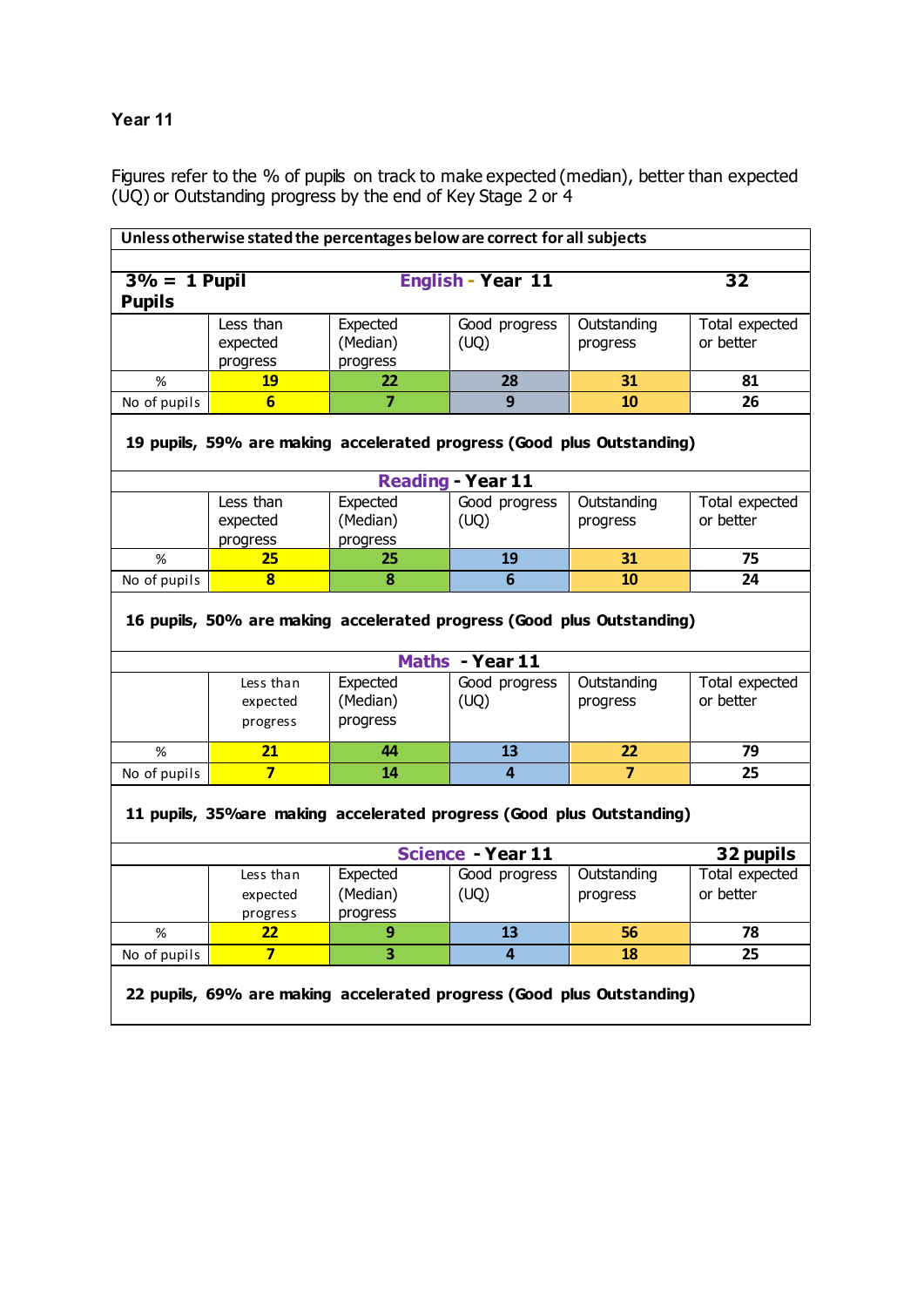|                  | <b>Foundation - Year 11</b><br>32 pupils<br>$3\% = 1$ pupil |                |                 |             |                |  |
|------------------|-------------------------------------------------------------|----------------|-----------------|-------------|----------------|--|
|                  |                                                             |                |                 |             |                |  |
| Subject          | Less than                                                   | Expected       | Good progress   | Outstanding | Total          |  |
|                  | expected                                                    | (Median)       | (UQ)<br>$\%$    | progress %  | expected or    |  |
|                  | progress %                                                  | progress %     |                 |             | better %       |  |
| Art              | 24                                                          | 14             | 19              | 43          | 76             |  |
| FT               | 0                                                           | 20             | 13              | 67          | 100            |  |
| <b>DT</b>        | 11                                                          | 22             | 0               | 67          | 89             |  |
| <b>History</b>   | $\blacksquare$                                              | $\blacksquare$ | ۰               | ۰           | ۰              |  |
| <b>Geography</b> | ۰                                                           | ۰              | -               | ۰           | -              |  |
| <b>Music</b>     | 20                                                          | 40             | 30              | 10          | 80             |  |
| <b>PE</b>        | 10                                                          | 3              | 22              | 65          | 90             |  |
| <b>PSHE</b>      | 42                                                          | 6              | 20              | 32          | 58             |  |
| <b>RE</b>        | 26                                                          | 48             | $\overline{22}$ | 4           | 74             |  |
| <b>MFL</b>       | ۰                                                           | ۰              | $\blacksquare$  | ۰           | $\blacksquare$ |  |
| <b>Computing</b> | 9                                                           | 25             | 31              | 35          | 91             |  |
|                  |                                                             |                |                 |             |                |  |
|                  |                                                             |                |                 |             |                |  |
|                  |                                                             |                |                 |             |                |  |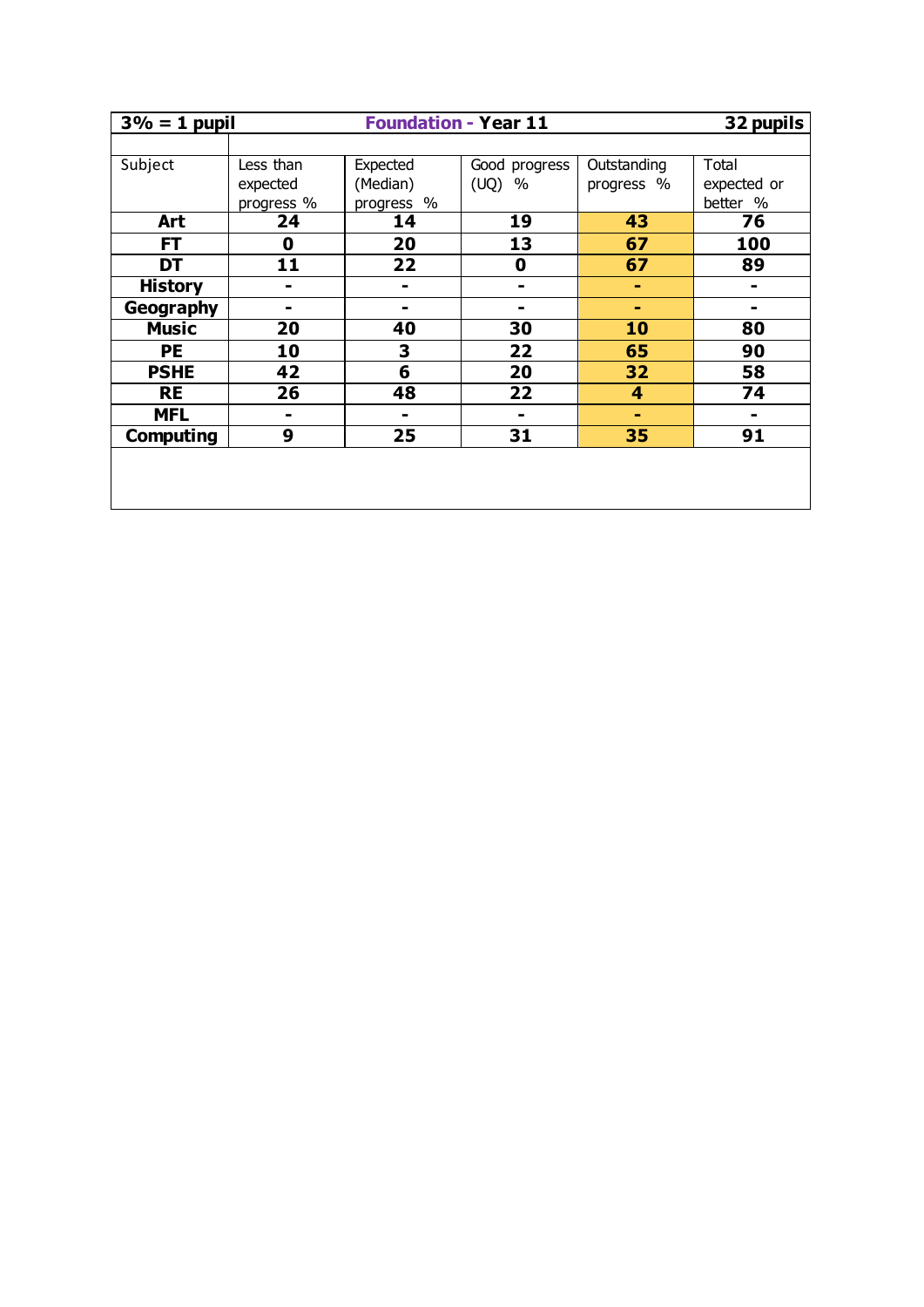# **EYFS**

97% of pupils in the EYFS stage make expected or better progress, with a large majority 79% of the cohort making accelerated good or better progress (an average across all the strands in years R and 1). This maintains the very strong start our pupils get year on year at The Beacon. It is pleasing to see that 21 pupils have maintained the accelerated progress they are making across the year and 5 more pupils have joined them by the end of July 2019 (26/32 pupils). Key strands of learning have clearly developed rapidly throughout the year, building on the strengths of a structured and staggered approach to the key skills/strands to enable stepping stone access to learning.

Figures refer to the % of pupils on track to make expected (median), better than expected (UQ) or Outstanding progress by the end of Key Stage.

| <b>Early Years Curriculum</b> |          |                  |               |                  |  |  |
|-------------------------------|----------|------------------|---------------|------------------|--|--|
| $5% = 1$ Pupil                |          | <b>Reception</b> |               | <b>18 Pupils</b> |  |  |
| Less than                     | Expected | Better than      | Excellent and | Total expected   |  |  |
| expected                      | (Median) | expected/Good    | Outstanding   | or better        |  |  |
| progress                      | progress | progress (UQ)    | progress      |                  |  |  |
|                               | 27       | 48               | 25            | 100              |  |  |

| <b>Early Years Curriculum</b> |          |               |               |                |  |  |  |
|-------------------------------|----------|---------------|---------------|----------------|--|--|--|
| $7\% = 1$ Pupil               |          | Year 1        |               | 14 Pupils      |  |  |  |
| Less than                     | Expected | Better than   | Excellent and | Total expected |  |  |  |
| expected                      | (Median) | expected/Good | Outstanding   | or better      |  |  |  |
| progress                      | progress | progress (UQ) | progress      |                |  |  |  |
|                               |          | 36            | 53            | 95             |  |  |  |

| <b>Early Years Curriculum</b> |                                          |               |               |                |  |  |  |
|-------------------------------|------------------------------------------|---------------|---------------|----------------|--|--|--|
| $3\% = 1$ Pupil               | <b>Reception and Year 1</b><br>32 Pupils |               |               |                |  |  |  |
| Less than                     | Expected                                 | Better than   | Excellent and | Total expected |  |  |  |
| expected                      | (Median)                                 | expected/Good | Outstanding   | or better      |  |  |  |
| progress                      | progress                                 | progress (UQ) | progress      |                |  |  |  |
| ∍                             | 18                                       | 41            | 38            | 97             |  |  |  |

All 17 Curriculum areas (subjects) are included in the above Data

## **KS5**

Most young people in KS5 (84%) are making expected or better progress in their core subjects of English, Maths and Computing. The majority of the young people (54%) are making accelerated good or better progress in these subjects. This demonstrates a positive trend of more young people accelerating their progress from their Autumn baselines, with the majority now achieving above expected levels of progress. Most pupils (91%) make expected or better progress across all subjects; these include Catering, Work Skills, Land Based Studies, Music Tech, Performing Arts, Motor Vehicle, Hair and Beauty and OCR life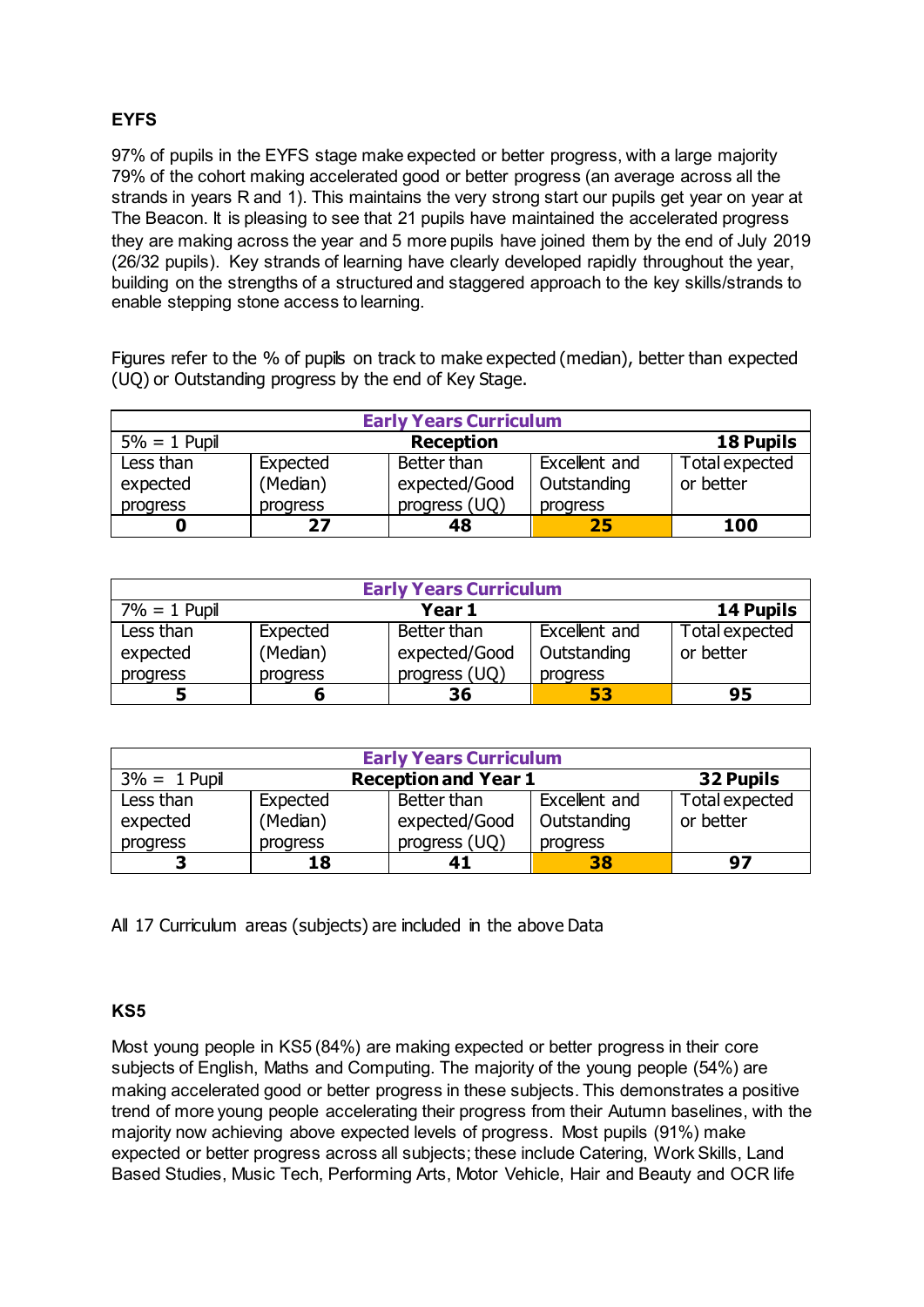and living). The large majority (70%) of young people make accelerated good or better progress across all the subject areas, demonstrating major strengths in the vocational based studies the young people study in the KS5 curriculum. The positive progress our students make is a significant factor in maintaining 92% above positive routes of transition onto further employment, education or training we have achieved over the last three years. We are currently predicting the pupils to achieve an average of 5 accredited outcomes including English, Maths, Computing and two vocational options that demonstrate the good or better progress they have made.

## **Reading**

The tracking of reading across the school shows that the large majority of pupils (77%) are making expected or better progress. 22 more pupils have made accelerated progress from 17/18, which was already showing an 8% increase from the previous year. During this academic year the majority (51%) of pupils made accelerated good or better progress.

We have sustained our positive momentum throughout the year; an example is in KS4 where 10 more pupils are now making accelerated good or better progress compared to 17/18.

Reading remains high on our agenda and is being supported by the DEAR time initiative, talk for writing and reading interventions to support learning and communication. Some of the most pleasing development has been around peer to peer support in reading. The pupils have gained a huge amount of positivity and motivation when reading to each other, particularly across zones and making sure all areas of the school are included in the enjoyment and stimulation of reading and being read to.

A few pupils (35) which includes our non-verbal cohort are working below the expected/targeted levels and these individuals are targeted to support the narrowing of gaps through interventions where they are appropriate and are immersed in appropriate reading/learning opportunities (as identified and reviewed in pupils' progress meetings).

| <b>Reading</b>                            |          |                 |               |                |  |  |  |
|-------------------------------------------|----------|-----------------|---------------|----------------|--|--|--|
| $1\% = 1.1$ pupils                        |          | Key Stage 1 - 2 |               |                |  |  |  |
| Less than                                 | Expected | Better than     | Excellent and | Total expected |  |  |  |
| expected                                  | (Median) | expected/Good   | Outstanding   | or better      |  |  |  |
| progress                                  | progress | progress (UQ)   | progress      |                |  |  |  |
| 19                                        | 24       | 21              | 36            | 81             |  |  |  |
| $1\% = 1.6$ pupils<br>Key Stage $3 - 4$   |          |                 |               |                |  |  |  |
| Less than                                 | Expected | Better than     | Excellent and | Total expected |  |  |  |
| expected                                  | (Median) | expected/Good   | Outstanding   | or better      |  |  |  |
| progress                                  | progress | progress (UQ)   | progress      |                |  |  |  |
| 25                                        | 31       | 27              | 17            | 75             |  |  |  |
| <b>School Total</b><br>$1\% = 1.5$ pupils |          |                 |               |                |  |  |  |
| Less than                                 | Expected | Better than     | Excellent and | Total expected |  |  |  |
| expected                                  | (Median) | expected/Good   | Outstanding   | or better      |  |  |  |
| progress                                  | progress | progress (UQ)   | progress      |                |  |  |  |
| 23                                        | 27       | 24              | 26            | 77             |  |  |  |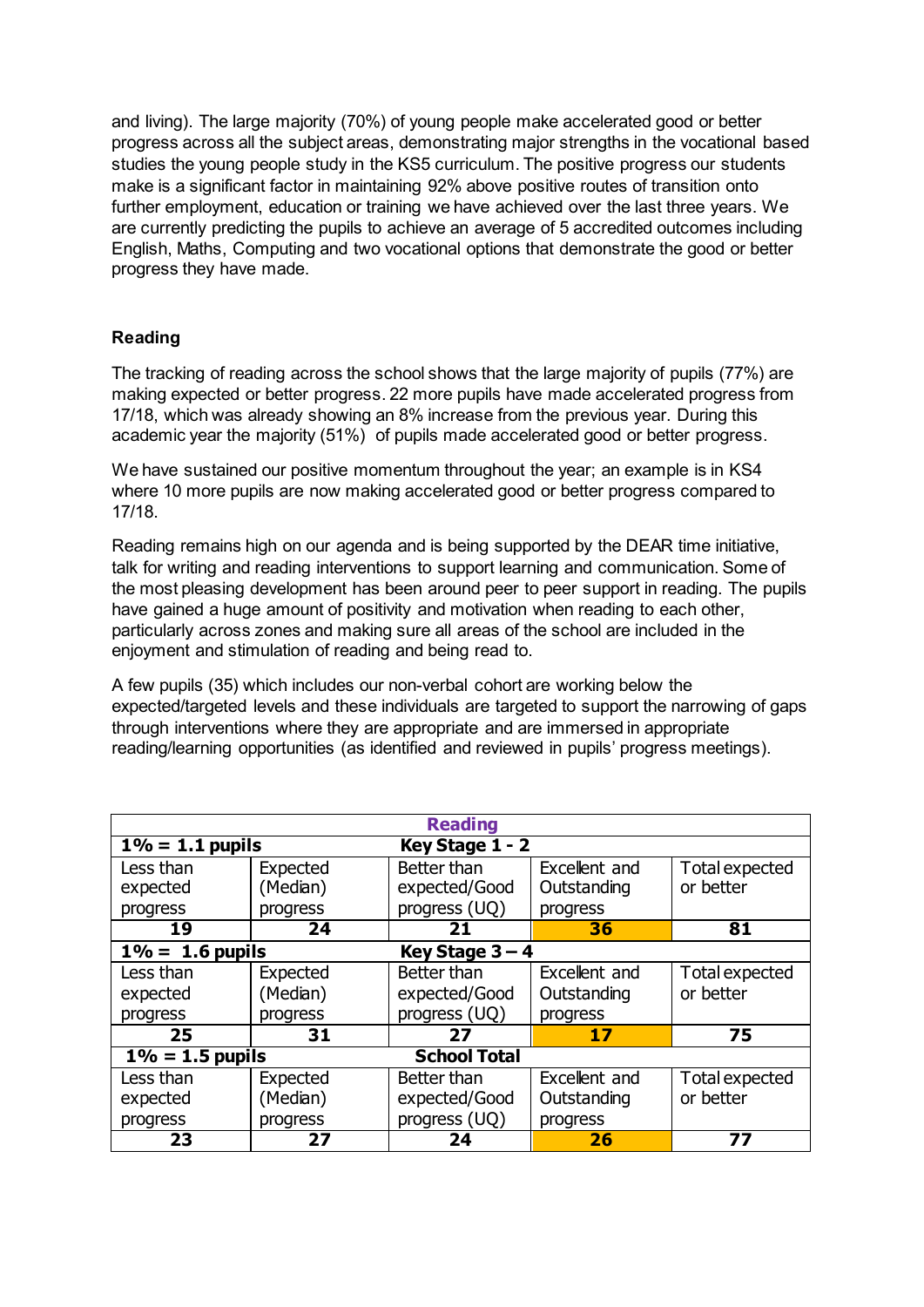### **Vulnerable Groups**

The data from the Vulnerable groups indicate there is very little variance amongst most of the disadvantaged groups compared to whole school and across key stages. We have no discernible difference of the progress made by FSM pupils and female pupils, this is a strength of the school and is contrary to national trends.

The only variance of note is for CiC pupils where due to the small numbers concerned when we are looking at percentages it does not always reflect an accurate picture. For example, in English in KS1/2 67% of pupils are making expected or better progress but that is just 5 pupils. This trend does show a narrowing of gaps by the end of KS4 where 77% of CiC pupils are making expected or better progress.

CiC (21 pupils) in KS3/4 in Maths are performing below the wider cohort across the year: 65% expected or better progress (14/21) compared to non CiC 82% (108/139). All pupils making progress below expected levels are identified, tracked and supported alongside all other pupils as highlighted in the detail of our pupil progress meetings. As identified in the Maths summary, male pupils in KS3 and KS4 will be targeted with regard to their development and progress, this linked development point is regarding the wider cohort and needs, with no evidence that the lower rates are progress are related to being in care.

| group      | English KS1-2      |            | English KS3-4      |            |
|------------|--------------------|------------|--------------------|------------|
|            | <b>Expected or</b> |            | <b>Expected or</b> |            |
|            | better             |            | better             |            |
|            |                    | not        |                    | not        |
| <b>ASD</b> |                    |            |                    |            |
| <b>FSM</b> | 92                 | 92         | 87                 | 86         |
| PP         | 91                 | 92         | 85                 | 88         |
| male       | 95                 |            | 82                 |            |
| female     | 80                 |            | 93                 |            |
| <b>CIC</b> | 67                 | 92         | 77                 | 88         |
|            | 5 pupils           | 107 pupils | 21 pupils          | 132 pupils |
| EAL        | 100                | 91         | 69                 | 88         |
|            | 8 pupils           | 104 pupils | 14 pupils          | 139 pupils |
|            |                    |            |                    |            |
|            | <b>Maths KS1-2</b> |            | Maths KS3-4        |            |
|            | <b>Expected or</b> |            | <b>Expected or</b> |            |
|            | better             |            | better             |            |
|            |                    | not        |                    | not        |
| <b>ASD</b> |                    |            |                    |            |
| <b>FSM</b> | 96                 | 97         | 82                 | 79         |
| PP         | 95                 | 98         | 76                 | 86         |
| male       | 99                 |            | 79                 |            |
| female     | 88                 |            | 82                 |            |
| <b>CIC</b> | 75                 | 97         | 65                 | 82         |
|            | 5 pupils           | 107 pupils | 21 pupils          | 132 pupils |
| EAL        | 100                | 96         | 77                 | 80         |
|            | 8 pupils           | 104 pupils | 14 pupils          | 139 pupils |